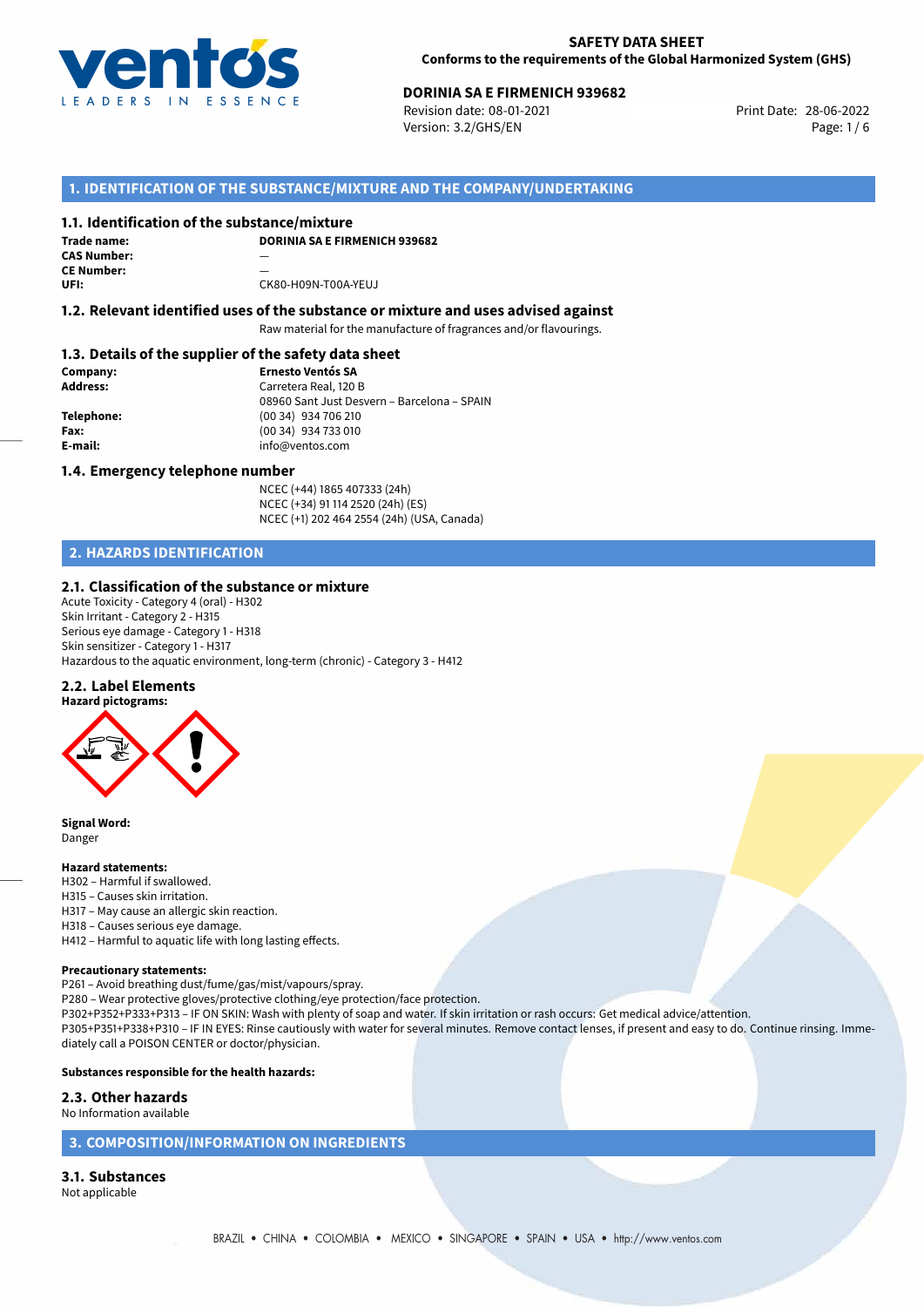

# **DORINIA SA E FIRMENICH 939682**<br>
Revision date: 08-01-2021<br>
Print Date: 28-06-2022

Revision date: 08-01-2021 Version: 3.2/GHS/EN Page: 2 / 6

# **3.2. Mixtures**

MIXTURE OF AROMATIC SUBSTANCES

Hazardous constituents:

| <b>Chemical Name</b>                         | % (w/w)        | <b>CAS No</b><br><b>EC No</b> | <b>Classification according to GHS</b>                                                                                                                                                                                                                                                                                           |  |  |  |  |
|----------------------------------------------|----------------|-------------------------------|----------------------------------------------------------------------------------------------------------------------------------------------------------------------------------------------------------------------------------------------------------------------------------------------------------------------------------|--|--|--|--|
| PHENYL ETHYL ALCOHOL                         | $>25$ ; <50    | $60-12-8$<br>200-456-2        | Acute Toxicity - Category 4 (oral) - H302<br>Acute Toxicity - Category 5 (dermal) - H313<br>Skin Irritant - Category 3 - H316<br>Eye Irritant - Category 2A - H319                                                                                                                                                               |  |  |  |  |
| <b>GERANIOL</b>                              | $\geq$ 1; <10  | 106-24-1<br>203-377-1         | Acute Toxicity - Category 5 (oral) - H303<br>Skin Irritant - Category 2 - H315<br>Serious eye damage - Category 1 - H318<br>Skin sensitizer - Category 1 - H317<br>Hazardous to the aquatic environment, short-term (acute) - Category 3 - H402                                                                                  |  |  |  |  |
| ESTER OF HYDROGENATED ROSIN                  | $≥1;$ < 10     | 8050-15-5<br>232-476-2        | Hazardous to the aquatic environment, short-term (acute) - Category 3 - H402<br>Hazardous to the aquatic environment, long-term (chronic) - Category 3 - H412                                                                                                                                                                    |  |  |  |  |
| <b>CINNAMIC ALCOHOL</b>                      | $\geq$ 1; <10  | 104-54-1<br>203-212-3         | Acute Toxicity - Category 4 (oral) - H302<br>Skin Irritant - Category 3 - H316<br>Skin sensitizer - Category 1B - H317<br>Hazardous to the aquatic environment, short-term (acute) - Category 2 - H401                                                                                                                           |  |  |  |  |
| <b>NEROL</b>                                 | $≥1;$ < 10     | 106-25-2<br>203-378-7         | Acute Toxicity - Category 5 (oral) - H303<br>Skin Irritant - Category 2 - H315<br>Eye Irritant - Category 2A - H319<br>Skin sensitizer - Category 1B - H317<br>Hazardous to the aquatic environment, short-term (acute) - Category 2 - H401                                                                                      |  |  |  |  |
| BETA-DAMASCONE                               | $≥1;$ < 10     | 23726-91-2<br>245-842-1       | Acute Toxicity - Category 5 (oral) - H303<br>Skin Irritant - Category 2 - H315<br>Skin sensitizer - Category 1B - H317<br>Hazardous to the aquatic environment, short-term (acute) - Category 2 - H401<br>Hazardous to the aquatic environment, long-term (chronic) - Category 2 - H411                                          |  |  |  |  |
| CITRONELLOL                                  | $\geq$ 0.1; <1 | 106-22-9<br>203-375-0         | Acute Toxicity - Category 5 (oral) - H303<br>Acute Toxicity - Category 5 (dermal) - H313<br>Skin Irritant - Category 2 - H315<br>Eye Irritant - Category 2A - H319<br>Skin sensitizer - Category 1B - H317<br>Hazardous to the aquatic environment, short-term (acute) - Category 2 - H401                                       |  |  |  |  |
| <b>ANISYL PROPANAL</b>                       | $>0.1$ ; $<$ 1 | 5462-06-6<br>226-749-5        | Acute Toxicity - Category 5 (oral) - H303<br>Skin sensitizer - Category 1B - H317<br>Hazardous to the aquatic environment, short-term (acute) - Category 2 - H401                                                                                                                                                                |  |  |  |  |
| 2,4-DIMETILCYCLOHEX-3-ENE-1-<br>CARBALDEHIDE | $>0.1$ ; $<$ 1 | 68039-49-6<br>268-264-1       | Flammable Liquids - Category 4 - H227<br>Acute Toxicity - Category 5 (oral) - H303<br>Skin Irritant - Category 2 - H315<br>Skin sensitizer - Category 1B - H317<br>Hazardous to the aquatic environment, short-term (acute) - Category 2 - H401<br>Hazardous to the aquatic environment, long-term (chronic) - Category 2 - H411 |  |  |  |  |
| 10-UNDECENAL                                 | $>0.1$ ; <1    | $112 - 45 - 8$<br>203-973-1   | Flammable Liquids - Category 4 - H227<br>Skin Irritant - Category 3 - H316<br>Skin sensitizer - Category 1B - H317<br>Hazardous to the aquatic environment, short-term (acute) - Category 2 - H401<br>Hazardous to the aquatic environment, long-term (chronic) - Category 3 - H412                                              |  |  |  |  |
| <b>CITRAL</b>                                | $\geq$ 0.1; <1 | 5392-40-5<br>226-394-6        | Acute Toxicity - Category 5 (dermal) - H313<br>Skin Irritant - Category 2 - H315<br>Eye Irritant - Category 2A - H319<br>Skin sensitizer - Category 1B - H317<br>Hazardous to the aquatic environment, short-term (acute) - Category 2 - H401                                                                                    |  |  |  |  |
| <b>ROSE OXIDE</b>                            | $\geq$ 0.1; <1 | 16409-43-1<br>240-457-5       | Flammable Liquids - Category 4 - H227<br>Acute Toxicity - Category 5 (oral) - H303<br>Skin Irritant - Category 2 - H315<br>Eye Irritant - Category 2A - H319<br>Toxic to reproduction - Category 2 - H361<br>Hazardous to the aquatic environment, short-term (acute) - Category 3 - H402                                        |  |  |  |  |

[See the full text of the hazard statements in section 16.](#page-5-0)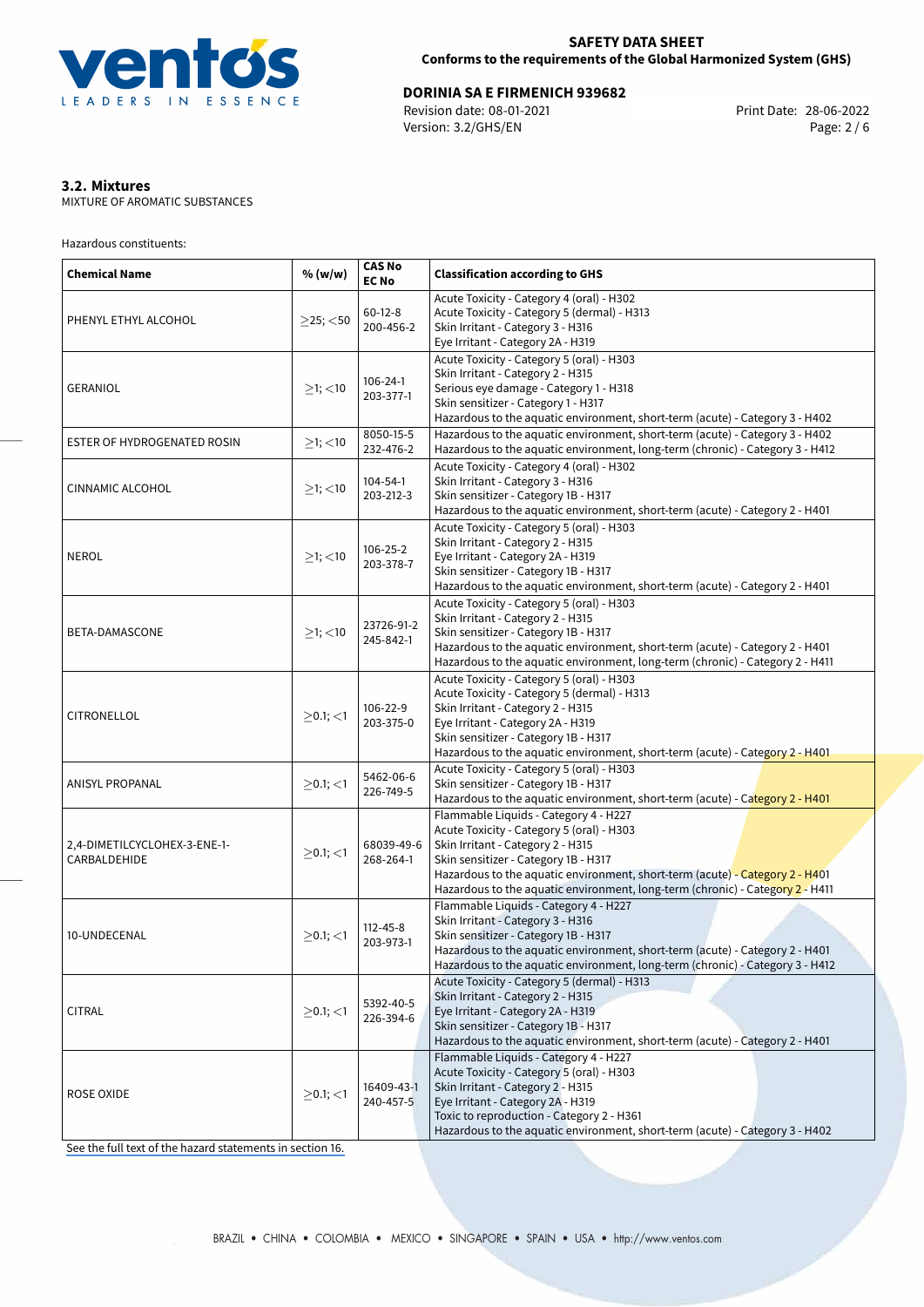

# **DORINIA SA E FIRMENICH 939682**<br> **28-06-2022 Revision date: 08-01-2021**<br> **28-06-2022**

Revision date: 08-01-2021 Version: 3.2/GHS/EN Page: 3 / 6

# **4. FIRST-AID MEASURES**

#### **4.1. Description of necessary first aid measures**

| Ingestion:    | Rinse mouth with water.<br>Obtain medical advice.<br>Keep at rest. Do not induce vomiting.                                                           |
|---------------|------------------------------------------------------------------------------------------------------------------------------------------------------|
| Eye contact:  | In case of contact with eyes, rinse immediately with plenty of water for at least 15 minutes and seek medical advice.                                |
| Inhalation:   | Remove person to fresh air and keep at rest.<br>Seek immediate medical advice.                                                                       |
| Skin contact: | Take off immediately all contaminated clothing.<br>Thoroughly wash affected skin with soap and water.<br>Seek medical attention if symptoms persist. |

#### **4.2. Most important symptoms and effects, both acute and delayed** No information available.

# **4.3. Indication of any immediate medical attention and special treatment needed**

No information available.

# **5. FIRE-FIGHTING MEASURES**

### **5.1. Extinguishing Media**

Water spray, carbon dioxide, dry chemical powder or appropriate foam. For safety reasons do not use full water jet.

#### **5.2. Special hazards arising from the substance or mixture**

Known or Anticipated Hazardous Products of Combustion: Emits toxic fumes under fire conditions.

### **5.3. Advice for firefighters**

High temperatures can lead to high pressures inside closed containers. Avoid inhalation of vapors that are created. Use appropriate respiratory protection. Do not allow spillage of fire to be poured into drains or watercourses. Wear self-contained breathing apparatus and protective clothing.

# **6. ACCIDENTAL RELEASE MEASURES**

#### **6.1. Personal precautions, protective equipment and emergency procedures**

Evacuate surronding areas. Ensure adequate ventilation. Keep unnecessary and unprotected personnel from entering. Do not breathe vapor/spray. Avoid contact with skin and eyes. Information regarding personal protective measures: see section 8.

#### **6.2. Environmental precautions**

To avoid possible contamination of the environment, do not discharge into any drains, surface waters or groundwaters.

#### **6.3. Methods and materials for containment and cleaning up**

Cover with an inert, inorganic, non-combustible absorbent material (e.g. dry-lime, sand, soda ash). Place in covered containers using non-sparking tools and transport outdoors. Avoid open flames or sources of ignition (e.g. pilot lights on gas hot water heater). Ventilate area and wash spill site after material pickup is complete.

#### **6.4. Reference to other sections**

Information regarding exposure controls, personal protection and disposal considerations can be found in sections 8 and 13.

# **7. HANDLING AND STORAGE**

#### **7.1. Precautions for safe handling**

Do not store or handle this material near food or drinking water. Do not smoke. Avoid contact with the eyes, skin and clothing. Wear protective clothing and use glasses. Observe the rules of safety and hygiene at work. Keep in the original container or an alternative made from a compatible material.

#### **7.2. Conditions for safe storage, including any incompatibilities**

Store in tightly closed and preferably full containers in a cool, dry and ventilated area, protected from light. Keep away from sources of ignition (e.g. hot surfaces, sparks, flame and static discharges). Keep away from incompatible materials (see section 10).

#### **7.3. Specific end use(s)**

No information available.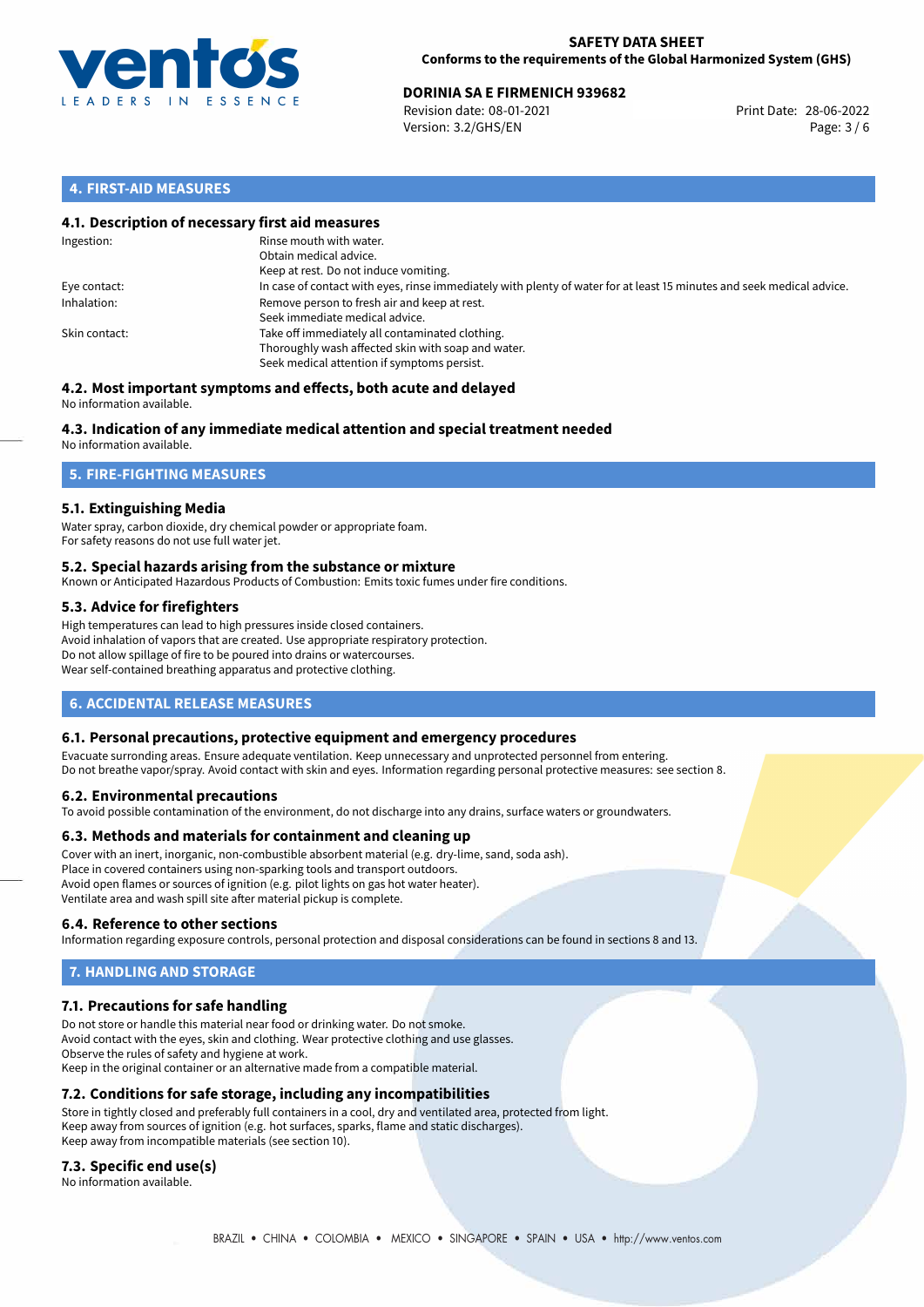

# **DORINIA SA E FIRMENICH 939682**<br>
Revision date: 08-01-2021<br>
Print Date: 28-06-2022

Revision date: 08-01-2021 Version: 3.2/GHS/EN Page: 4 / 6

# **8. EXPOSURE CONTROLS AND PERSONAL PROTECTION**

#### **8.1. Control parameters**

Components with occupational exposure limits:

| Chemical Name | <b>CAS No</b> | Norm.                    | 8 hr.      |     |                   | 15 min.       |     |                   |
|---------------|---------------|--------------------------|------------|-----|-------------------|---------------|-----|-------------------|
|               |               |                          |            | ppm | mg/m <sup>3</sup> |               | ppm | mg/m <sup>3</sup> |
| ' CITRAL      | 5392-40-5     | ES (España) <sup>1</sup> | VLA-ED     |     |                   | <b>VLA-EC</b> |     |                   |
|               |               | PL (Polska)              | <b>NDS</b> |     | 77<br>∠           | <b>NDSCh</b>  |     | 54                |

<sup>1</sup> Possibility of significant uptake though the skin.

#### **8.2. Exposure controls**

Measures should be taken to prevent materials from being splashed into the body. Provide adequate ventilation, according to the conditions of use. Use a mechanical exhaust if required.

#### **8.3. Individual protection measures, such as personal protective equipment**

| Eye/Face protection:             | Chemical safety goggles are recommended. Wash contaminated goggles before reuse.                                                            |
|----------------------------------|---------------------------------------------------------------------------------------------------------------------------------------------|
| Hand Protection:                 | Chemical-resistant gloves are recommended. Wash contaminated gloves before reuse.                                                           |
| Body protection:                 | Personal protective equipment for the body should be selected based on the task being performed and the risks<br>involved.                  |
| Respiratory Protection:          | In case of insufficient ventilation, use suitable respiratory equipment.                                                                    |
| Environmental exposure controls: | Emissions from ventilation or process equipment should be checked to ensure they comply with environmental<br>protection legislation.       |
|                                  | In some cases, filters or engineering modifications to the process equipment will be necessary to reduce emissions to<br>acceptable levels. |

# **9. PHYSICAL AND CHEMICAL PROPERTIES**

#### **9.1. Information on basic physical and chemical properties**

| Appearance:                            | Liquid          |
|----------------------------------------|-----------------|
| Colour:                                | Confo           |
| Odour:                                 | Confo           |
| Odour theshold:                        | Not de          |
| pH:                                    | Not de          |
| Melting point/freezing point:          | Not de          |
| Boling point/boiling range (°C):       | Not de          |
| Flash point:                           | $101^{\circ}$ C |
| Evaporation rate:                      | Not de          |
| Flammability:                          | Not de          |
| Lower flammability/Explosive limit:    | Not de          |
| Upper flammability/Explosive limit:    | Not de          |
| Vapour pressure:                       | Not de          |
| Vapour Density:                        | Not de          |
| Density:                               | $1,017-$        |
| Relative density:                      | $1,017-$        |
| Water solubility:                      | Not de          |
| Solubility in other solvents:          | SOLUE           |
| Partition coefficient n-octanol/water: | Not de          |
| Auto-ignition temperature:             | Not de          |
| Decomposition temperature:             | Not de          |
| Viscosity, dynamic:                    | Not de          |
| Viscosity, kinematic:                  | Not de          |
| Explosive properties:                  | Not de          |
| Oxidising properties:                  | <b>NONE</b>     |

forms to standard forms to standard determined determined determined determined determined determined determined determined determined determined Density: 1,017*−*1,027 g/mL (20ºC) Relative density: 1,017*−*1,027 (20ºC) determined UBLE IN ETHANOL determined determined determined Netermined determined determined **IE EXPECTED** 

# **10. STABILITY AND REACTIVITY**

#### **10.1. Reactivity**

No hazardous reactions if stored and handled as prescribed/indicated.

#### **10.2. Chemical stability**

The product is stable if stored and handled as prescribed/indicated.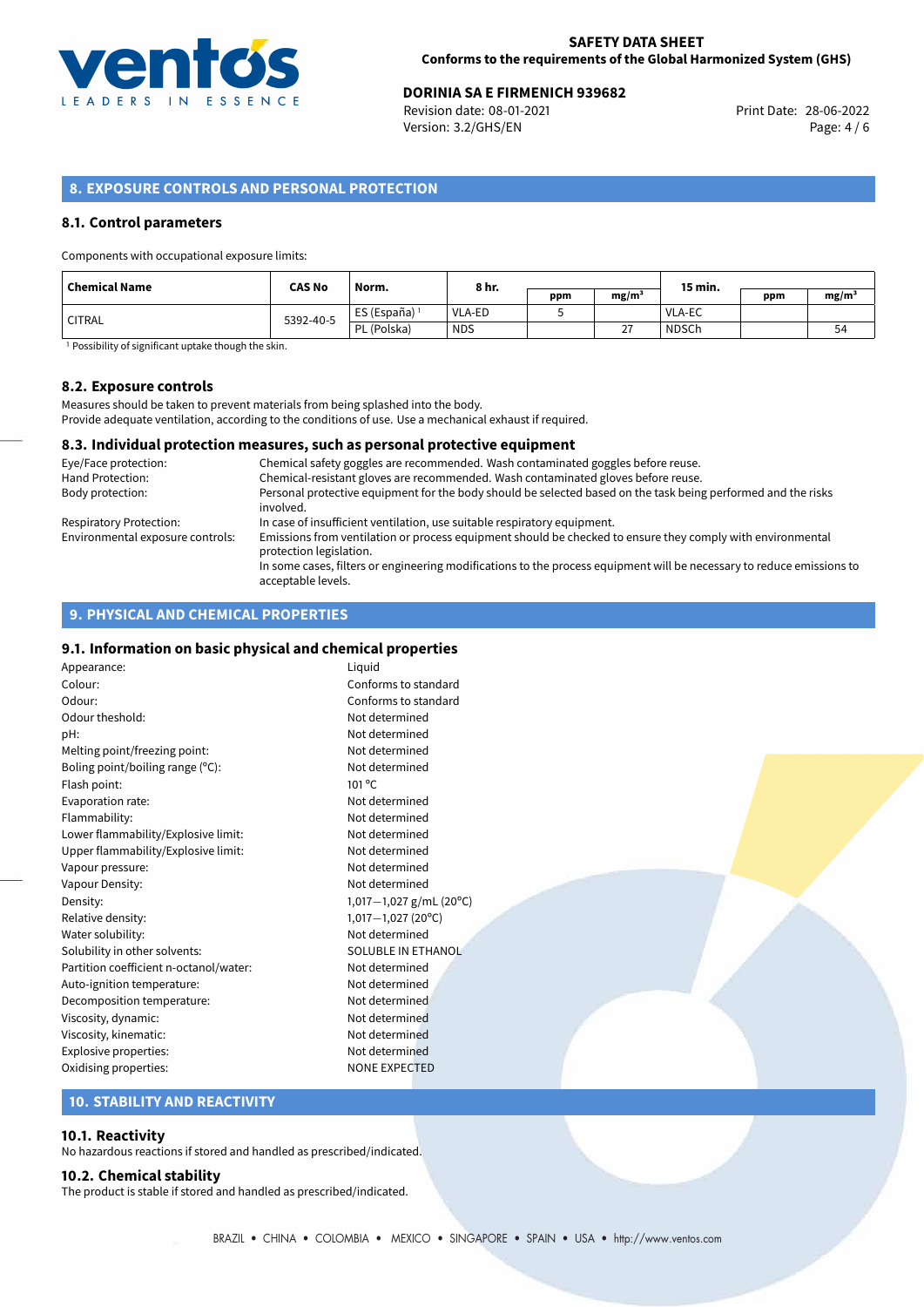

# 28-06-2022 **DORINIA SA E FIRMENICH 939682**

Revision date: 08-01-2021 Version: 3.2/GHS/EN Page: 5 / 6

#### **10.3. Possibility of hazardous reactions**

No hazardous reactions if stored and handled as prescribed/indicated.

#### **10.4. Conditions to Avoid**

Conditions to Avoid: Excessive heat, flame or other ignition sources.

#### **10.5. Incompatible materials**

Avoid contact with strong acids and bases and oxidizing agents.

#### **10.6. Hazardous decomposition products**

During combustion may form carbon monoxide and unidentified organic compounds.

#### **11. TOXICOLOGICAL INFORMATION**

| Acute toxicity                    | Harmful if swallowed.                                                     |
|-----------------------------------|---------------------------------------------------------------------------|
| <b>Skin corrosion/irritation</b>  | Causes skin irritation.                                                   |
| Serious eye damage/irritation     | Causes serious eye damage.                                                |
| Respiratory or skin sensitisation | May cause an allergic skin reaction.                                      |
| Germ cell mutagenicity            | Based on the data available, the criteria for classification are not met. |
| <b>Carcinogenicity</b>            | Based on the data available, the criteria for classification are not met. |
| Reproductive toxicity             | Based on the data available, the criteria for classification are not met. |
| <b>STOT-single exposure</b>       | Based on the data available, the criteria for classification are not met. |
| <b>STOT-repeated exposure</b>     | Based on the data available, the criteria for classification are not met. |
| Aspiration hazard                 | Based on the data available, the criteria for classification are not met. |

# **12. ECOLOGICAL INFORMATION**

#### **12.1. Toxicity**

**Assessment:** Harmful to aquatic life with long lasting effects. **Experimental/calculated data:** No information available.

# **12.2. Degradability**

No information available.

#### **12.3. Bioaccumulative potential** No information available.

**12.4. Soil mobility** No information available.

#### **12.5. Other adverse effects**

See also sections 6, 7, 13 and 15 Do not allow to get into waste water or waterways.

#### **13. DISPOSAL CONSIDERATIONS**

#### **13.1. Waste treatment methods**

Dispose of in accordance with national and local environmental regulations.

#### **14. TRANSPORT INFORMATION**

|                                  | <b>ADR/RID/ADN</b>                | <b>IMDG</b>                       | <b>IATA-ICAO</b> |                                   |
|----------------------------------|-----------------------------------|-----------------------------------|------------------|-----------------------------------|
| 14.1. UN Number                  | Not classified as hazardous goods | Not classified as hazardous goods |                  | Not classified as hazardous goods |
| 14.2. UN Proper Shipping Name    | Not applicable                    | Not applicable                    | Not applicable   |                                   |
| 14.3. Transport Hazard Class(es) | Not applicable                    | Not applicable                    | Not applicable   |                                   |
| 14.4. Packing Group              | Not applicable                    | Not applicable                    | Not applicable   |                                   |
| 14.5. Environmental hazards      | No                                | No                                | No               |                                   |
| Additional information           |                                   |                                   |                  |                                   |

# **14.6 Special precautions for user**

None known

**14.7. Transport in bulk according to Annex II of MARPOL 73/78 and the IBC Code** No information available